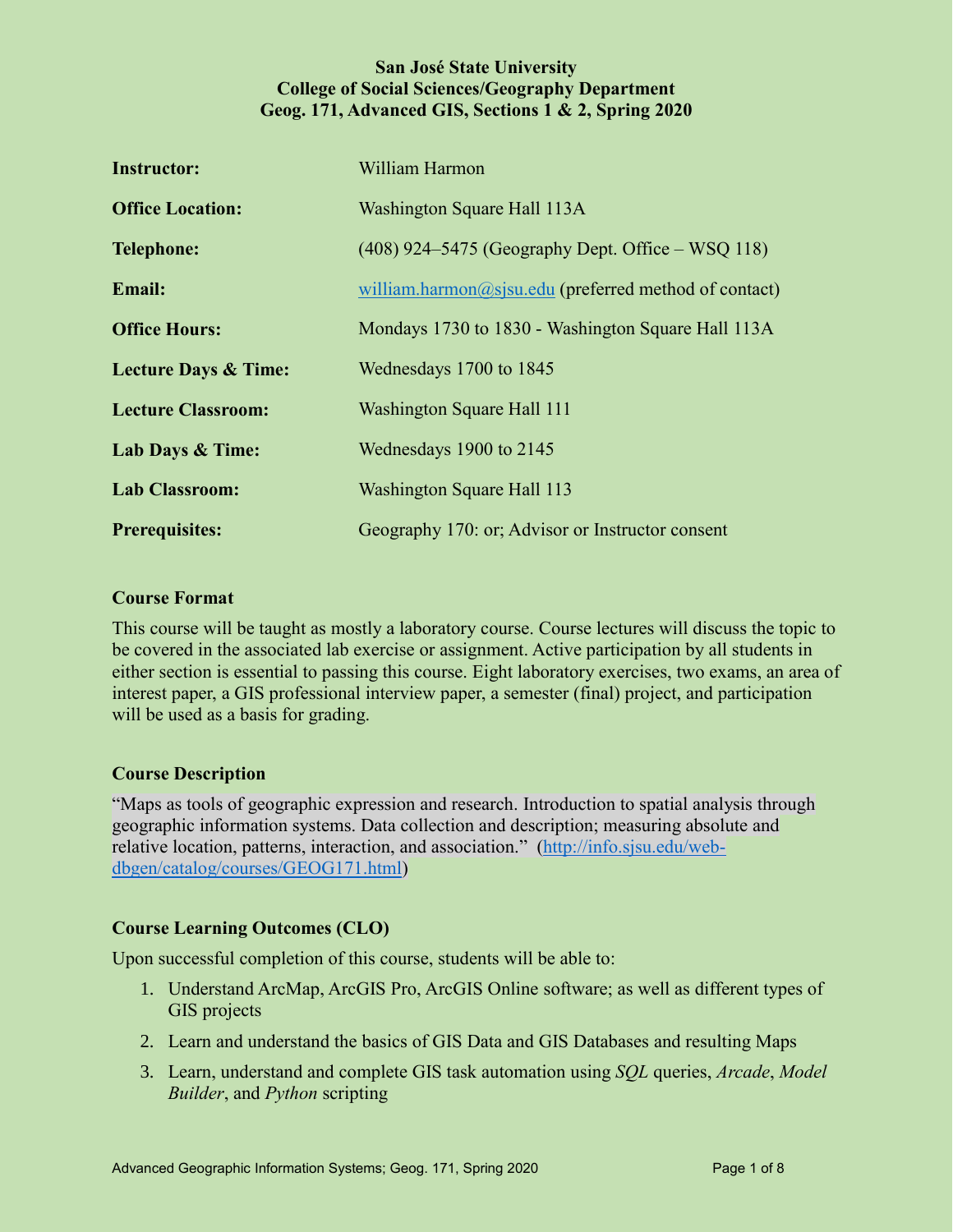- 4. Learn the basics of Google Map and other web-mapping APIs, including *JavaScript,* and *HTML* code
- 5. Learn and understand the basics of Spatial Statistics and the use of the *Spatial Analyst Tool*

## **Texts/Readings**

- **Textbooks** 
	- o (none required)

# **Supplemental Readings**

- o Supplemental readings and activities (mostly tutorials and videos) will be distributed as the semester progresses at class meetings and via Canvas course page.
- **Optional Laboratory Textbook(s)**
	- *Gorr, W. L. & Kurland, K. S. (2016). GIS tutorial 1: Basic workbook, 10.3x ed. Redlands, CA: Esri Press.*

*The textbook's ISBN number is 978‒1‒58948‒456‒6 and is available through Amazon.com for rent or purchase. The textbook is also available for purchase at Esri Press.*

# **Other equipment / material requirements**

- ArcMap  $10.X$  computers in lab will use 10.7
- ArcGIS Online Organizational Account (via SJSU)
- $\cdot$  Flash Drive or other storage device or mechanism (e.g. Dropbox)

Computer internet access is essential for accessing materials and uploading assignments on Canvas or submitting via email.

Strongly consider a *lap-top computer* that can run ArcGIS/ArcMap and can be brought to class for your use, and creating a work environment that is more portable for you.

## **Course Requirements and Assignments**

SJSU classes are designed such that in order to be successful, it is expected that students will spend a minimum of forty-five hours for each unit of credit (normally three hours per unit per week), including preparing for class, participating in course activities, completing assignments, and so on. More details about student workload can be found in University Policy S12–3 at [http://www.sjsu.edu/senate/docs/S12-3.pdf.](http://www.sjsu.edu/senate/docs/S12-3.pdf)

[University policy F69–24](http://www.sjsu.edu/senate/docs/F69-24.pdf) at<http://www.sjsu.edu/senate/docs/F69-24.pdf> states that "Students should attend all meetings of their classes, not only because they are responsible for material discussed therein, but because active participation is frequently essential to insure maximum benefit for all members of the class. Attendance per se shall not be used as a criterion for grading."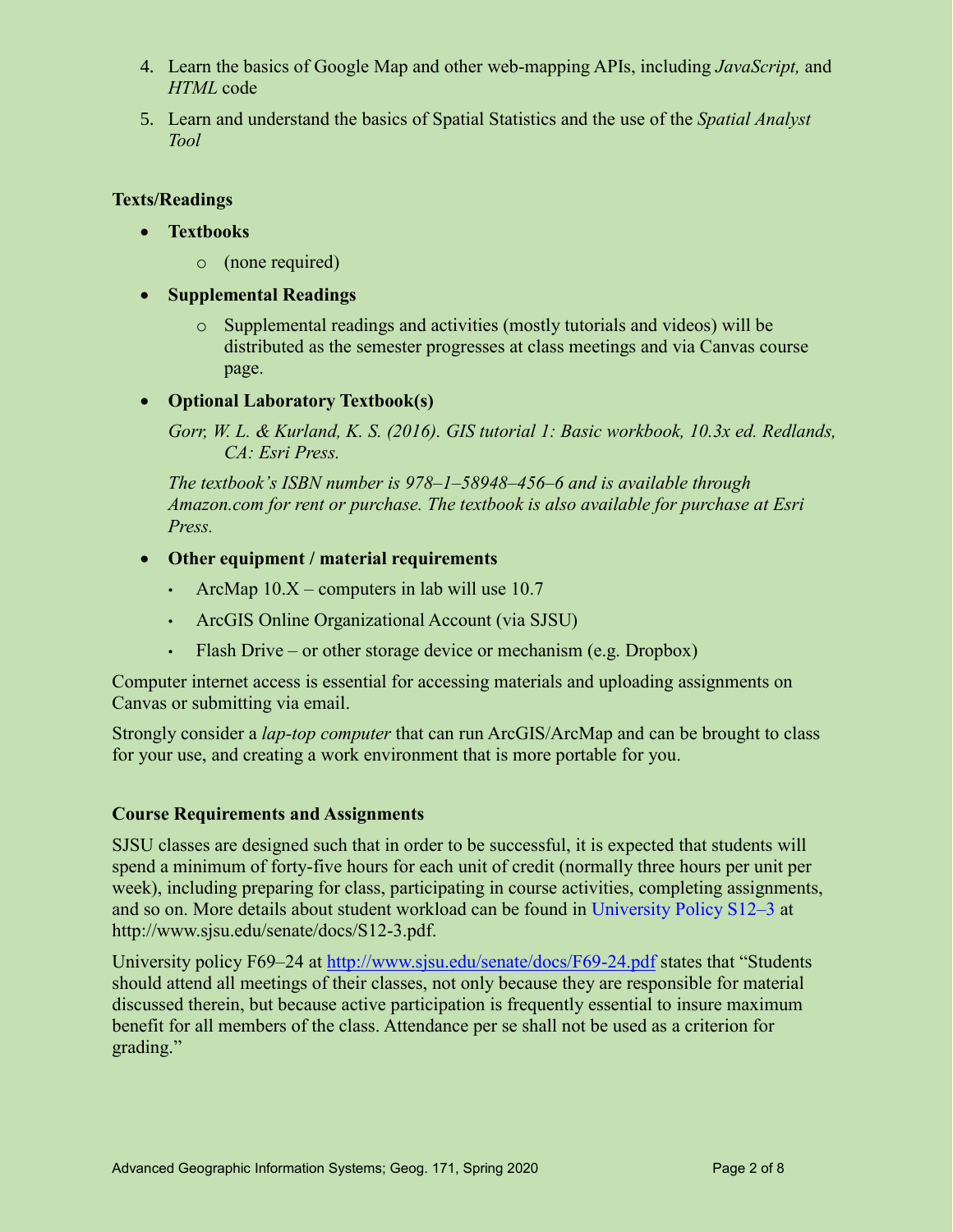## **Course Methods**

The course will involve a combination of discussions and lab exercises, two examinations, one area of interest paper, a GIS Professional interview paper and the materials from the readings. Discussions will involve all members of the class because you will be evaluated on participation. Laboratory exercises will cover a range geographic information system (GIS) techniques. You should also keep up with the lab assignments because they are designed to build your knowledge in incremental steps, cross-reference data and lab results, and will help you complete the semester project.

### **Laboratory Exercises**

Eight exercises will be assigned for the laboratory section and the total is worth 50% of your grade (500 points).

## **Examinations**

There will be two examinations that are worth 20% of your total grade (200 points at 10% of grade for each exam). The first exam will cover material learned to date regarding lab exercises 1-4. The second exam will cover items in remaining lab exercises. There will be no makeup examinations unless for serious and compelling reasons.

## **Class Participation**

Plan to attend all class meetings. Active participation is a vital element of the course. This not only makes the class more interesting and enjoyable, but you are responsible for material discussed during class. Your class participation will include contributing to discussions and inclass exercises or assisting other students in learning/mastering content.

Quality participation also includes reading weekly assignments prior to attending class, volunteering information and ideas to discussions, asking and answering questions, and being an active participant. Observations of your participation will be considered and potentially used to determine borderline grades

#### **Area of Interest Paper**

There will be a three to four-page assignment in which you will declare your *Area of Interest* in GIS and review current techniques and trends in this area. You will be asked to refer to this throughout the semester as you complete the laboratory exercises – and will present your work at the end of the semester. \*

#### **GIS-P Interview Paper**

There will be a three to four-page assignment in which you will interview a GIS professional – preferably in your area of interest (but not necessary) and report on a standard set of questions that you will ask as part of the interview.

#### **Semester Project/Presentation\***

You will present a semester project based on your declared area of interest (from Area of Interest Paper assignment) using techniques learned during the semester. The project is worth 10% of your final grade. However, you will be asked to also report on or complete portions of this semester project as part of the ongoing laboratory exercises and course assignments.

## **Extra Credit**

TBD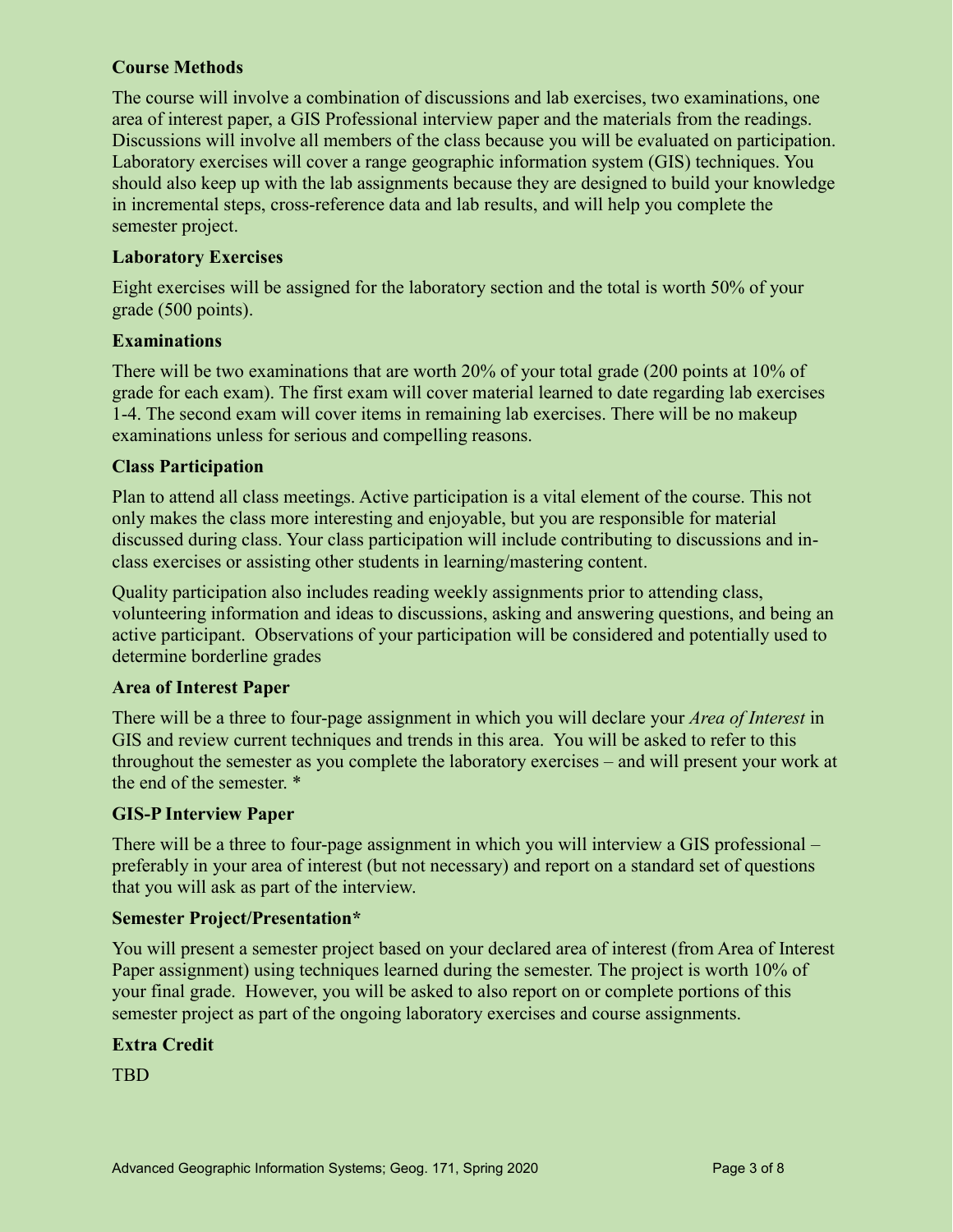## **Grading Information**

This course must be passed with a C or better as a Geography department graduation requirement. Requirements for Graduate Students may differ.

**Correct use of English and proper formatting/style are fundamental requirements for your written assignments to be graded.** If errors in English make it difficult for a grader to understand your sentences, or excessively slow down the grader to mark your technical errors; then your examinations and case study assignment will be returned to you for further work on its English, and your grade for the paper will be deferred until it is resubmitted with corrected English. There should be a formal tone from your writing when expected: no breezy style and **no contractions** (Please refer to the Purdue Owl's webpage on the appropriate use of language a[t](https://owl.english.purdue.edu/owl/resource/608/01/) [https://owl.english.purdue.edu/owl/resource/608/01/\)](https://owl.english.purdue.edu/owl/resource/608/01/). If any of the previously mentioned styles are used, then they will be counted as an error of syntax and/or grammar. An excess of nine errors per assignment will warrant a 10% reduction. The first ten identified errors in spelling, syntax, and grammar will be noted on your document. Therefore, it is up to you to proofread your assignment prior to submission.

This class will follow the American Psychological Association (APA) formatting and style guidelines; therefore, if you must cite sources please conform to APA guidelines. The Purdue Owl APA Guidelines at<https://owl.english.purdue.edu/owl/resource/560/01/> is a useful resource for general information.

If you have any questions regarding formatting and style forms, then please feel free to ask me after class or email me.

**When required as such**, assignments should be submitted as soft copy documents as a Microsoft Word file format (.doc, .docx) or an Adobe portable document format (.pdf) file using the following formatting guidelines.

- 1. lastname first initial course number assignment number (i.e.: HarmonW G171 AreaOfInterest.doc )
- 2. Times New Roman 12pt normal font
- 3. double line spacing
- 4. 1" margin all around
- 5. No student/class/date heading on your paper (see file name above)

If any of the above standards are not adhered to, then there will be a 0.1 point reduction for each violation from above.

If your assignments are rejected for an excessive number of errors, you will be allowed to rewrite and resubmit said document within two weeks from the original due date. After the two weeks of the initial grading period, all assignments will be considered final. If you did not take advantage of the redo, then the final grading stands—all detected errors will be downgraded accordingly. See the Canvas webpage or course assignments for requirements and more information.

#### **Determination of Grades**

A strong performance in all areas of assessment is necessary to achieve the highest grade in this course. You will not be graded on attendance. However, it is not possible to do well if you are not present in class to join in discussions, software demonstrations, obtain materials and complete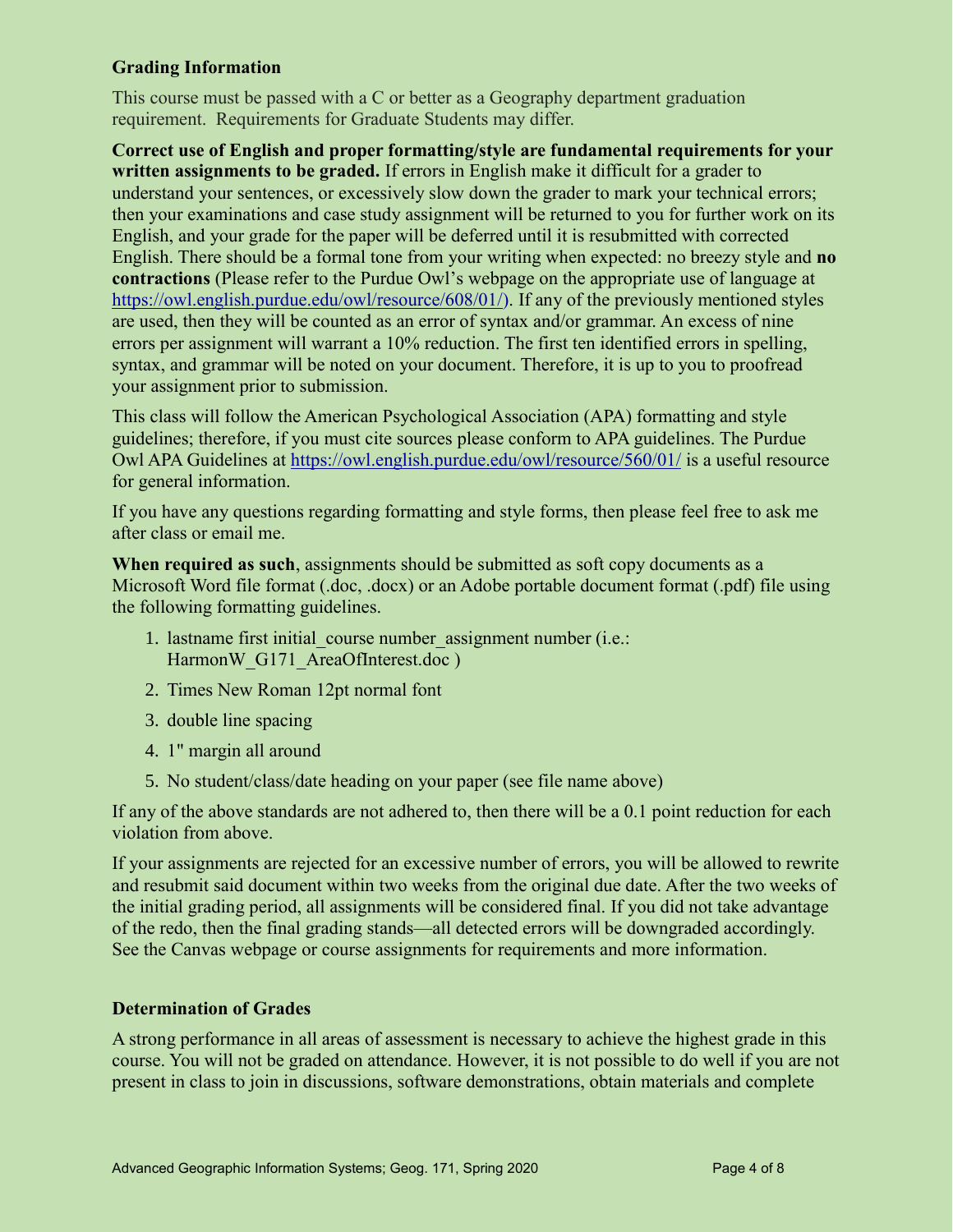the laboratory exercises. Once again, your participation will be considered and potentially used to determine borderline grades

It is your responsibility to inform me in advance if you know you must miss a class for a valid reason. Excused absences refer to illness, family responsibilities, and similar necessities. Exceptions to these policies will be made only in the case of officially documented emergencies. Contact me regarding emergencies as soon as possible—before an assignment is due rather than after it is already late—so special arrangements may be made.

### **Grade Breakdown**

| <b>Assignments</b>                          | <b>Points</b> | <b>Percent</b> |
|---------------------------------------------|---------------|----------------|
| Exercises (8)                               | 500           | 50             |
| Exams (2)                                   | 200           | 20             |
| Area of Interest<br>Assignment              | 100           | 10             |
| <b>GIS Professional</b><br><b>Interview</b> | 100           | 10             |
| Semester Project                            | 100           | 10             |
| Participation                               | <b>TBD</b>    | <b>TBD</b>     |
| <b>Total</b>                                | 1000          | 100            |

#### **Letter Grades: Percentage Ranges & Point Ranges**

| Letter<br>Grade | <b>Percent Range</b> | <b>Points Range</b> | Letter<br>Grade | <b>Percent Range</b> | <b>Points Range</b> |
|-----------------|----------------------|---------------------|-----------------|----------------------|---------------------|
| $A+$            | 97,00 to 100,00      | 970 to 1000         | C+              | 77,00 to 79.99       | 770 to 800          |
| $\overline{A}$  | 93.00 to 96.99       | 930 to 970          | C               | 73,00 to 76,99       | 730 to 770          |
| $A-$            | 90.00 to 92.99       | 900 to 930          | $C-$            | 70.00 to 72.99       | 700 to 730          |
| $B+$            | 87,00 to 89,99       | 870 to 900          | $D+$            | 67.00 to 69.99       | 670 to 700          |
| B               | 83,00 to 86,99       | 830 to 870          | D               | 63.00 to 66.99       | 630 to 670          |
| $B -$           | 80.00 to 82.99       | 800 to 830          | D-              | 60.00 to 62.99       | 600 to 630          |
|                 |                      |                     | F               | 0.00 to 59.99        | ~< 600              |

#### **Late or Missing Work**

Late assignments will be reduced 1% of the total of the assignment for each calendar day missed (one class session missed equals 7% reduction in grade). No late assignments will be accepted after the last full day of instruction.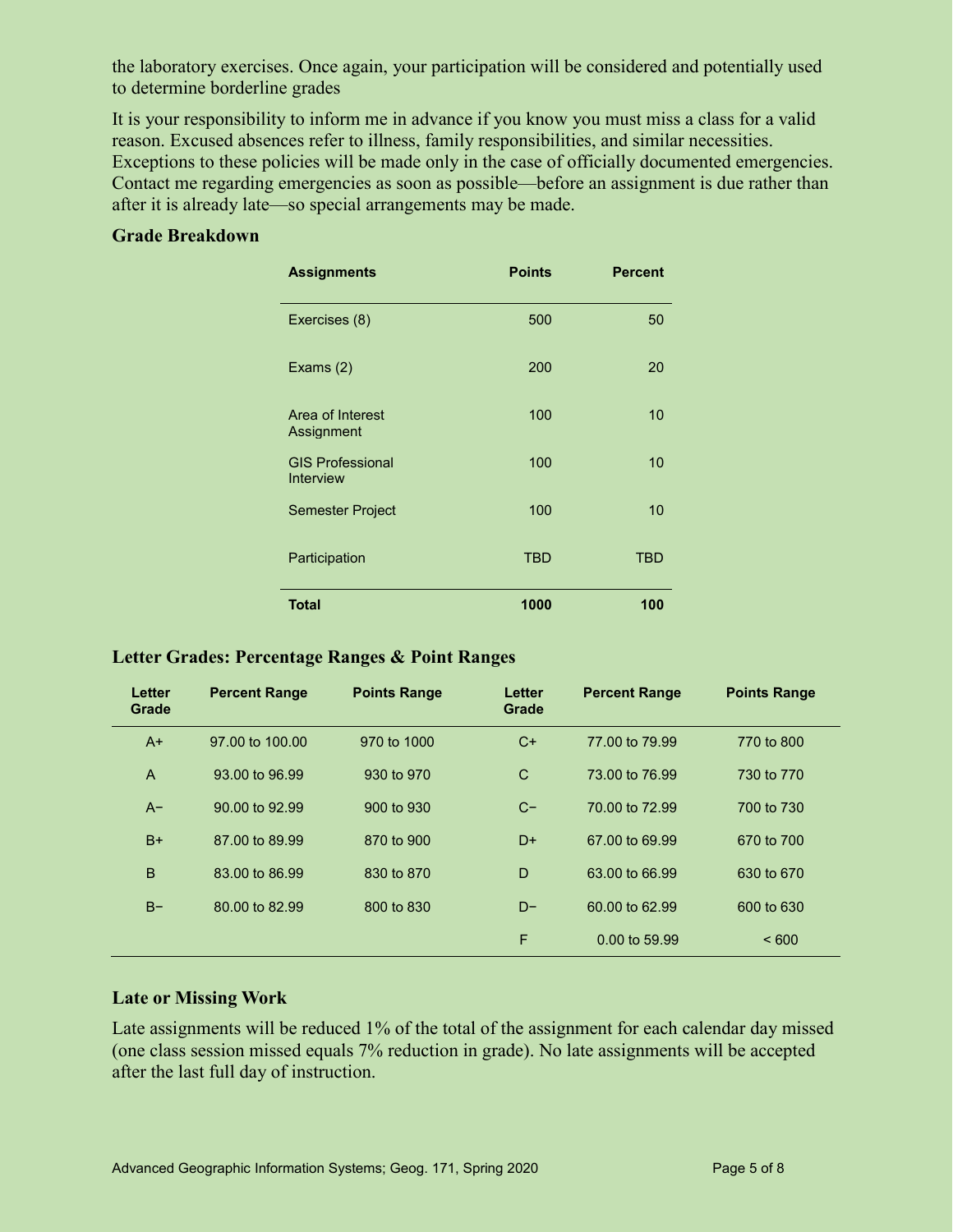Note that "All students have the right, within a reasonable time, to know their academic scores, to review their grade-dependent work, and to be provided with explanations for the determination of their course grades." See University Policy F13–1 at <http://www.sjsu.edu/senate/docs/F13-1.pdf> for more details.

## **Classroom Protocol**

1. Please feel free to talk with me about class materials, readings, or any difficulties you may have regarding the class. I am usually available after class and office hours are available; or you can schedule an appointment with me. **If you are having problems, please communicate with me.**

2. You are expected to participate in class by asking questions, attending class, and showing up on time (you will be tested on materials that are given and will be advised of any schedule changes at each class session), and finally, respect the instructor, guests, and other students in the classroom.

3. Take notes from your readings and outside coursework. This is a good time to consider questions you might ask or how you might investigate solutions to technical problems you may encounter. You are expected to show up to class so that you can remain aware of schedule changes and exam information. The majority of course content will come from lectures, labs, and course activities.

4. Penultimate rules of classroom courtesy – what **not** to do:

- read non-course materials during class;
- work on or study non-course material during class;
- talk with your classmates while another student, the instructor or guests are speaking;
- use electronic games or music during class;
- bring nasty food or drink to class;
- use your cell phone during class for calling or *texting, etc.…* this is very distracting. Please leave it off if not using the device to support class efforts.
- sleep

The first time you are doing one of the above, you will be asked to stop. The second time, you will be asked to leave the classroom. The next time it occurs, you will eventually be encouraged to drop or be dropped from the class. **Let's not do this.**

5. The work you submit must be your own. Plagiarism, representing the work of others as your own, is immoral, illegal, and absolutely against University rules. It can result in dismissal from the University. This can also be the result of cheating on a test or tricking or bullying other students to do your work for you.

<http://www.engr.sjsu.edu/fclegg/AcadInteg.htm>

University Policies

Per University Policy S16-9, university-wide policy information relevant to all courses, such as academic integrity, accommodations, etc. will be available on Office of Graduate and Undergraduate Programs[' Syllabus Information](http://www.sjsu.edu/gup/syllabusinfo/) [web page](http://www.sjsu.edu/gup/syllabusinfo/) at [http://www.sjsu.edu/gup/syllabusinfo/"](http://www.sjsu.edu/gup/syllabusinfo/)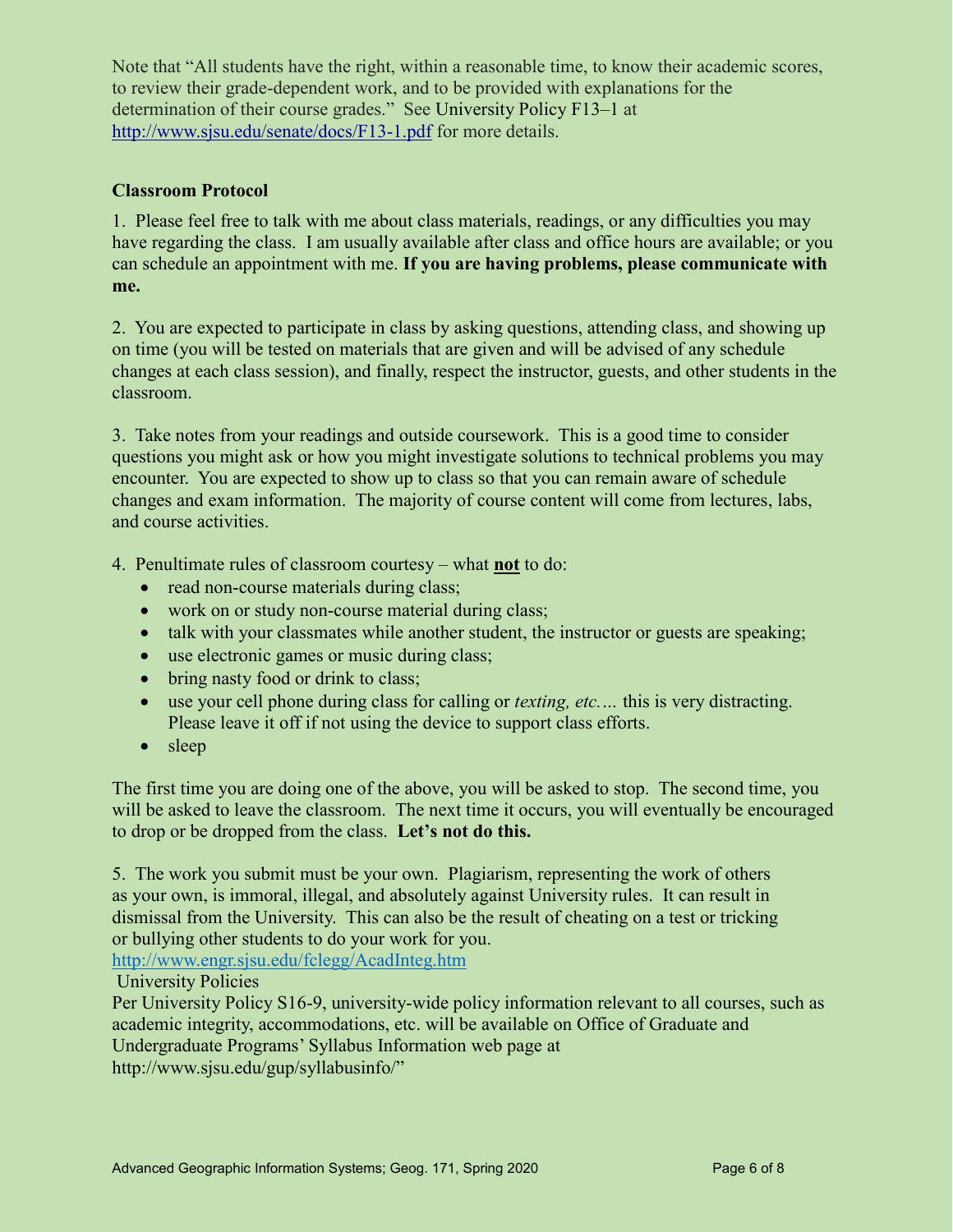## **Geography Technology Laboratory Policies and Procedures**

## **Computer Use**

You may use computers in the classroom for class-related activities only. These include activities such as taking notes on the current lecture, following the lectures on web-based slides that the instructor has posted, following demonstrations, and finding websites to which the instructor directs students toward. Students using their computers for other activities will be asked to leave the class and, at a maximum, will be referred to the Judicial Affairs Officer of the University for disrupting the course (such referral can lead to suspension from the University).

*Eating and drinking are prohibited in WSQ 113***.** Eating and drinking are, however, allowed in WSQ 111 and will be open for such uses when lab is in session. Please clean up after yourself when using lab materials such as maps and graphic materials. Given that the lab is communal and there are a limited number of computers, priority is for students who are assigned for their specific lab time. Please be courteous to other students and lab instructors while in the lab.

When using lab computers please keep your work in your own folder in [c:/users/students](file:///c:/user/students) and do not manipulate the system in any inappropriate manner (changing backgrounds, viewing inappropriate websites, downloading, or installing applications without permission, changing passwords, and other computer hacks). **However, be reminded that computers will automatically clean and wipe material when it is shut off**. It will be your responsibility to keep working files in appropriate places – (i.e. flash drives, personal computers, or cloud storage applications. Please inform the lab instructors of any computer-related problems—do not try to fix the problems yourself. If necessary, printing documents should be done judiciously and sparingly.